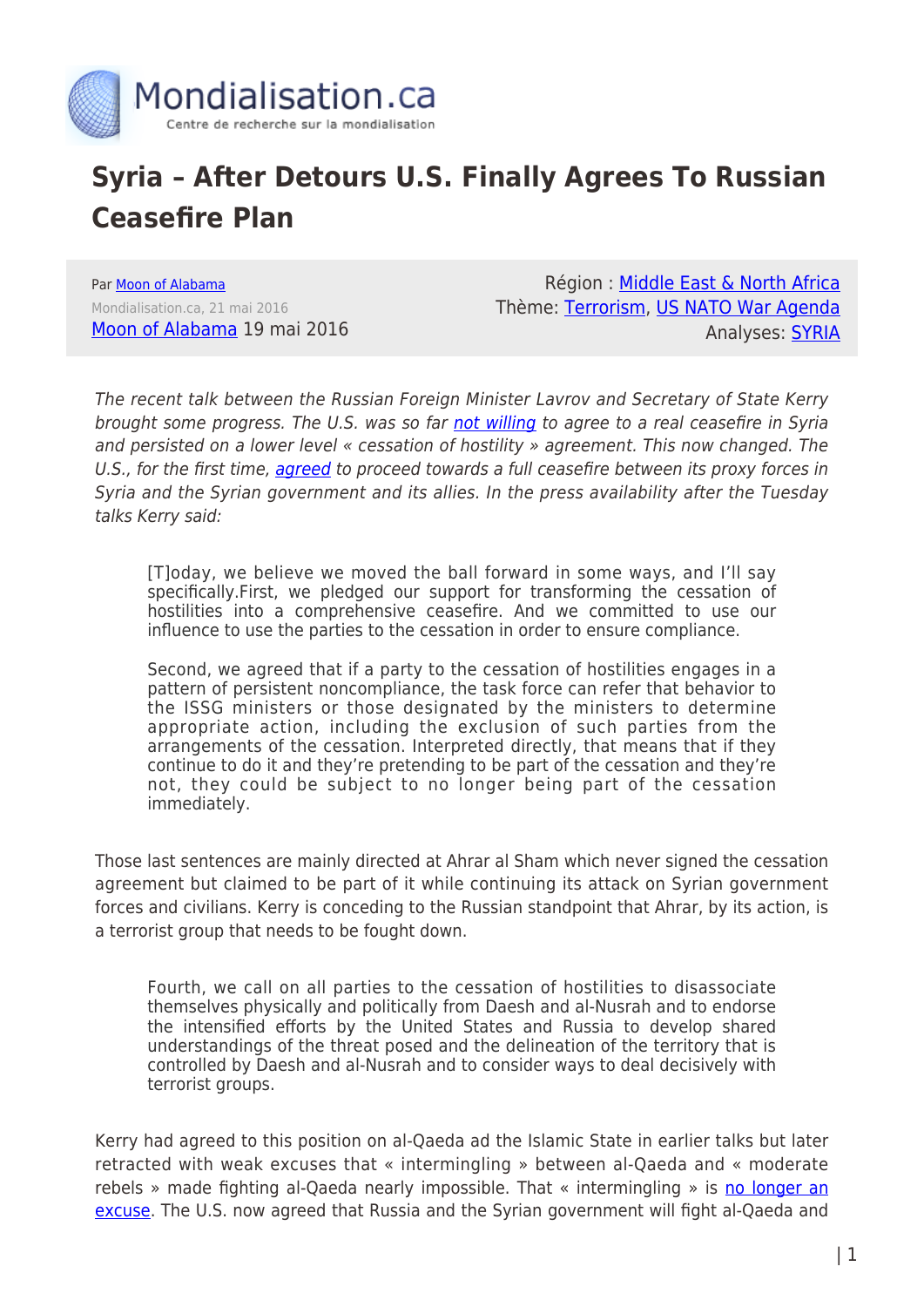that any other groups standing nearby and getting hit have only themselves to blame.

By the way, the New York Times **[account](http://www.nytimes.com/2016/05/18/world/europe/syria-truce-kerry-assad-airdrop.html?ref=world)** of the talks and the press conference by chief manipulator David Sanger are waaay off from what was really said.

The « cessation of violence » has held up quite well since the end of February. The south is mostly quite and there are only few hotspots elsewhere where fighting still flares up. Over 100 settlements and their local forces have, with Russian mediation, signed ceasefire agreements with the government.

There is also a new, deeper level of Russian and U.S. cooperation of Syria and on fighting al-Qaeda and the Islamic State. A common rough plan was agreed upon to attack and eliminate both group. As part of this plan Iragi forces under U.S. control [attacked and](http://www.reuters.com/article/us-mideast-crisis-iraq-rutba-idUSKCN0YA1FG) [occupied](http://www.reuters.com/article/us-mideast-crisis-iraq-rutba-idUSKCN0YA1FG) Rutba in west Iraq. Rutba, part of Anbar province, controls much of the open land and desert in the triangle of the Iraqi, Jordan and Syrian border. This move cuts off the southern route that connected the Islamic State in Iraq and Syria. The Syrian/Russian part of this move will be the liberation of Deir Ezzor in south-east Syria in the upcoming months. An attack on the Islamic State held Raqqa will only follow later on after a large concentration of force is made possible.

There are a few other active flashpoints in Syria. In East Ghouta, east of Damascus city, the Saudi sponsored Salafists of Jaish al-Islam are fighting groups once supplied by the CIA and now associated with al-Qaeda/Jabhat al Nusra for control of the area. This fight is already part of the disassociation from Nusra that the U.S. agreed upon. But the fighting is bloody with at least 500 losses on both sides during the last weeks. The Syrian army is the laughing third party in this and today [took](http://bigstory.ap.org/article/e336badacb9742228259ec8415cf75fe) a significant part of the south of the East-Ghouta pocket.

The rebel part of Aleppo city, controlled by al-Qaeda, is now cut off from its only supply line. Improvised rockets from the rebel side are daily hitting civilians in the densely populated government held side. To eliminate the now besieged al-Qaeda in east Aleppo city will be a very bloody and destructive fight that might take months.

In the north Turkish supported « moderate rebels » still try to move towards east along the Turkish-Syrian border to eliminate the Islamic State access there. But each time they announce to have taken this or that town away from IS, a counterattack follows and IS regains its positions. This infighting between hostile forces is again to the advantage of the Syrian government.

Around Palmyra the Islamic State has made some surprise attacks on the Shear oil field and the T-4 military airport on the western road to Palmyra. There was, according to unofficial sources, some significant damage to Syrian and Russia material on the air base but no news about the incident was published. The advances the Islamic State made in area have by now, with significant Russian help, all been reversed. Following a consolidation phase a renewed push from Palmyra eastward to Deir Ezzor is expected.

Hizbullah has pulled back all troops from the Aleppo area where they were replaced by Iranian forces. It is *[unwilling](https://elijahjm.wordpress.com/2016/05/19/hezbollah-is-not-willing-to-engage-in-further-battles-if-these-aim-only-to-improve-the-position-of-the-syrian-government-at-the-negotiation-table-in-geneva/)* to commit additional forces just to move some ceasefire lines a few miles back or forth. It continues its engagement around Damascus and in the border region to Lebanon with IS and al-Qaeda being the main targets.

Russia, Iran, Hizbullah and the Syrian government are all aware that the U.S. is « flexible »